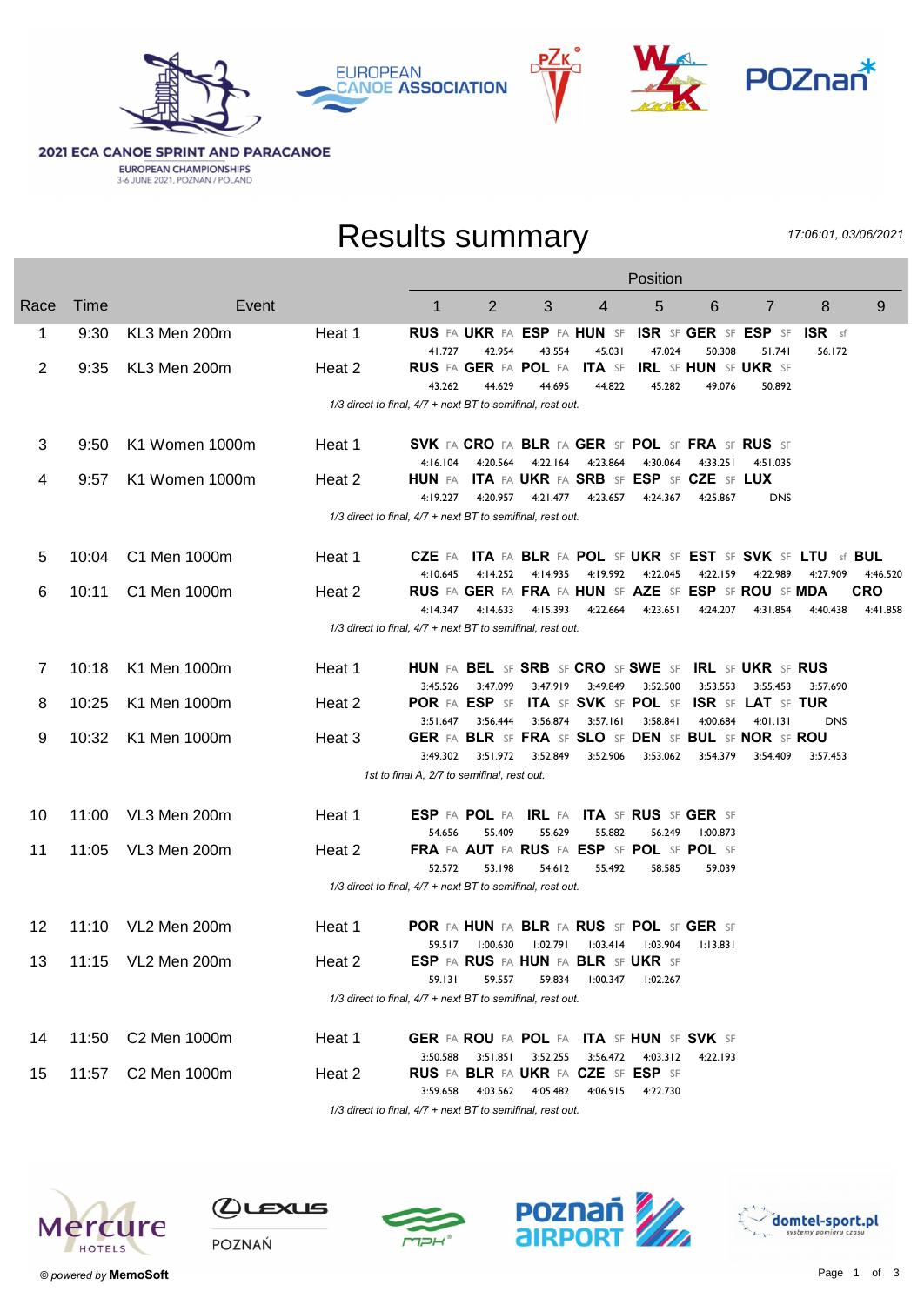







**2021 ECA CANOE SPRINT AND PARACANOE EUROPEAN CHAMPIONSHIPS**<br>3-6 JUNE 2021, POZNAN / POLAND

## Results summary

17:06:01, 03/06/2021

|      |       |                           |                                                            | Position                                    |                                         |          |          |                                                  |                   |                                                                         |                   |          |  |
|------|-------|---------------------------|------------------------------------------------------------|---------------------------------------------|-----------------------------------------|----------|----------|--------------------------------------------------|-------------------|-------------------------------------------------------------------------|-------------------|----------|--|
| Race | Time  | Event                     |                                                            | $\mathbf 1$                                 | $\overline{2}$                          | 3        | 4        | 5                                                | 6                 | 7                                                                       | 8                 | 9        |  |
| 16   | 12:04 | K2 Men 1000m              | Heat 1                                                     |                                             |                                         | 3:27.035 | 3:27.659 |                                                  |                   | GER FA SVK FA POL FA SRB SF LTU SF BLR SF FRA SF NOR sf ROU<br>3:28.759 |                   |          |  |
| 17   | 12:11 | K2 Men 1000m              | Heat 2                                                     | 3:25.282                                    | 3:25.709<br><b>RUS</b> FA <b>HUN</b> FA |          |          | 3:28.145                                         | 3:28.465          | ITA FA DEN SF ESP SF CZE SF BUL SF UKR                                  | 3:35.446          | 3:41.970 |  |
|      |       |                           | 1/3 direct to final, 4/7 + next BT to semifinal, rest out. | 3:29.300                                    | 3:29.553                                | 3:29.900 | 3:30.033 | 3:30.260                                         | 3:34.957          | 3:35.490                                                                | 3:35.684          |          |  |
|      |       |                           |                                                            |                                             |                                         |          |          |                                                  |                   |                                                                         |                   |          |  |
| 18   | 15:00 | K1 Women 500m             | Heat 1                                                     |                                             |                                         |          |          | <b>BLR FA RUS SF GER SF CZE SF IRL SF</b>        | <b>ISR SF LUX</b> |                                                                         |                   |          |  |
| 19   | 15:05 | K1 Women 500m             | Heat 2                                                     | 1:58.634<br>HUN FA POL SF CRO SF BUL SF     | 2:00.417                                | 2:02.271 | 2:02.964 | 2:06.074<br><b>ITA SF TUR</b>                    | 2:19.348          | <b>DNS</b>                                                              |                   |          |  |
|      |       |                           |                                                            | I:58.776                                    | 2:00.297                                | 2:08.594 | 2:12.034 | 2:12.741                                         | <b>DNS</b>        |                                                                         |                   |          |  |
| 20   | 15:10 | K1 Women 500m             | Heat 3                                                     |                                             |                                         |          |          | <b>DEN FA SRB SF UKR SF ESP SF FRA SF LAT SF</b> |                   |                                                                         |                   |          |  |
|      |       |                           |                                                            | 1:57.475                                    | 1:59.828                                | 2:03.618 | 2:07.075 | 2:07.749                                         | 2:11.375          |                                                                         |                   |          |  |
|      |       |                           |                                                            | 1st to final A, 2/7 to semifinal, rest out. |                                         |          |          |                                                  |                   |                                                                         |                   |          |  |
| 21   | 15:15 | K1 Men 500m               | Heat 1                                                     |                                             |                                         |          |          |                                                  |                   | CZE FA RUS SF CRO SF BEL SF SRB SF SLO SF LAT SF DEN                    |                   |          |  |
|      |       |                           |                                                            | 1:44.893                                    | 1:45.663                                | 1:46.093 | 1:46.313 | I:48.066                                         | 1:48.340          | 1:54.067                                                                | 2:06.711          |          |  |
| 22   | 15:20 | K1 Men 500m               | Heat 2                                                     |                                             |                                         |          |          | ESP FA POL SF ROU SF ISR SF BUL SF               | <b>IRL</b> SF     |                                                                         |                   |          |  |
|      |       |                           |                                                            | 1:45.212                                    | l:46.572                                | 1:46.858 | 1:47.735 | 1:48.392                                         | 1:51.799          |                                                                         |                   |          |  |
| 23   | 15:25 | K1 Men 500m               | Heat 3                                                     |                                             |                                         |          |          | HUN FA POR SF ITA SF BLR SF FRA SF SWE SF CYP SF |                   |                                                                         |                   |          |  |
|      |       |                           |                                                            | 1:42.860                                    | 1:44.703                                | 1:45.440 | I:47.370 | 1:47.587                                         | 1:48.020          | I:54.870                                                                |                   |          |  |
|      |       |                           |                                                            | 1st to final A, 2/7 to semifinal, rest out. |                                         |          |          |                                                  |                   |                                                                         |                   |          |  |
| 24   | 15:30 | C1 Men 500m               | Heat 1                                                     |                                             |                                         |          |          |                                                  |                   | <b>CZE</b> FA BLR FA ITA FA RUS SF UKR SF SVK SF ESP SF ROU sf          |                   |          |  |
|      |       |                           |                                                            | 1:52.214                                    | I:53.680                                | 1:54.084 | l:54.550 | 1:57.504                                         | 1:58.074          | l:58.824                                                                | 2:02.684          |          |  |
| 25   | 15:35 | C1 Men 500m               | Heat 2                                                     | 1:54.168                                    |                                         | 1:56.015 | 1:56.582 |                                                  |                   | MDA FA GER FA BUL FA FRA SF HUN SF POL SF EST SF AZE<br>2:02.672        | 2:07.412          |          |  |
|      |       |                           | 1/3 direct to final, 4/7 + next BT to semifinal, rest out. |                                             | 1:55.575                                |          |          | 1:59.205                                         | 2:00.642          |                                                                         |                   |          |  |
|      |       |                           |                                                            |                                             |                                         |          |          |                                                  |                   |                                                                         |                   |          |  |
| 26   | 15:50 | VL3 Men 200m              | Semifinal 1                                                |                                             | ITA FA RUS FA ESP FA POL                |          |          | <b>GER</b>                                       | <b>POL</b>        |                                                                         |                   |          |  |
|      |       |                           |                                                            | 53.256                                      | 54.119                                  | 55.563   | 57.953   | 58.023                                           | 59.330            |                                                                         |                   |          |  |
|      |       |                           |                                                            | 1/3 to final, rest out.                     |                                         |          |          |                                                  |                   |                                                                         |                   |          |  |
| 27   | 15:55 | VL2 Men 200m              | Semifinal 1                                                | <b>UKR FA POL FA BLR FA RUS</b>             |                                         |          |          | GER                                              |                   |                                                                         |                   |          |  |
|      |       |                           |                                                            | 1:02.241                                    | 1:02.254                                | 1:02.344 | 1:05.188 | 1:16.348                                         |                   |                                                                         |                   |          |  |
|      |       |                           |                                                            | 1/3 to final, rest out.                     |                                         |          |          |                                                  |                   |                                                                         |                   |          |  |
| 28   | 16:30 | K <sub>2</sub> Women 500m | Heat 1                                                     |                                             |                                         |          |          |                                                  |                   | BLR FA POL FA GER FA SVK SF AUT SF FRA SF CZE SF ROU                    |                   |          |  |
|      |       |                           |                                                            | 1:44.448                                    | l:45.008                                | 1:45.602 | 1:47.652 | 1:48.495                                         | 1:49.742          | 1:51.215                                                                | 2:02.869          |          |  |
| 29   | 16:35 | K <sub>2</sub> Women 500m | Heat 2                                                     |                                             |                                         |          |          | HUN FA SLO FA BEL FA RUS SF UKR SF ESP SF DEN SF |                   |                                                                         | ITA <sub>sf</sub> |          |  |
|      |       |                           |                                                            | I:44.395                                    | 1:45.128                                | 1:46.192 | 1:47.175 | I:49.082                                         | 1:50.322          | 1:50.679                                                                | 1:51.139          |          |  |
|      |       |                           | 1/3 direct to final, 4/7 + next BT to semifinal, rest out. |                                             |                                         |          |          |                                                  |                   |                                                                         |                   |          |  |
| 30   | 16:40 | C2 Men 500m               | Heat 1                                                     |                                             |                                         |          |          | GER FA HUN FA ROU FA BLR SF ITA SF SVK SF        |                   |                                                                         |                   |          |  |
|      |       |                           |                                                            | 1:45.793                                    | l:47.240                                | 1:48.067 | 1:50.440 | 1:50.850                                         | 1:55.527          |                                                                         |                   |          |  |
|      |       |                           |                                                            |                                             |                                         |          |          |                                                  |                   |                                                                         |                   |          |  |



 $Q$ Lexus